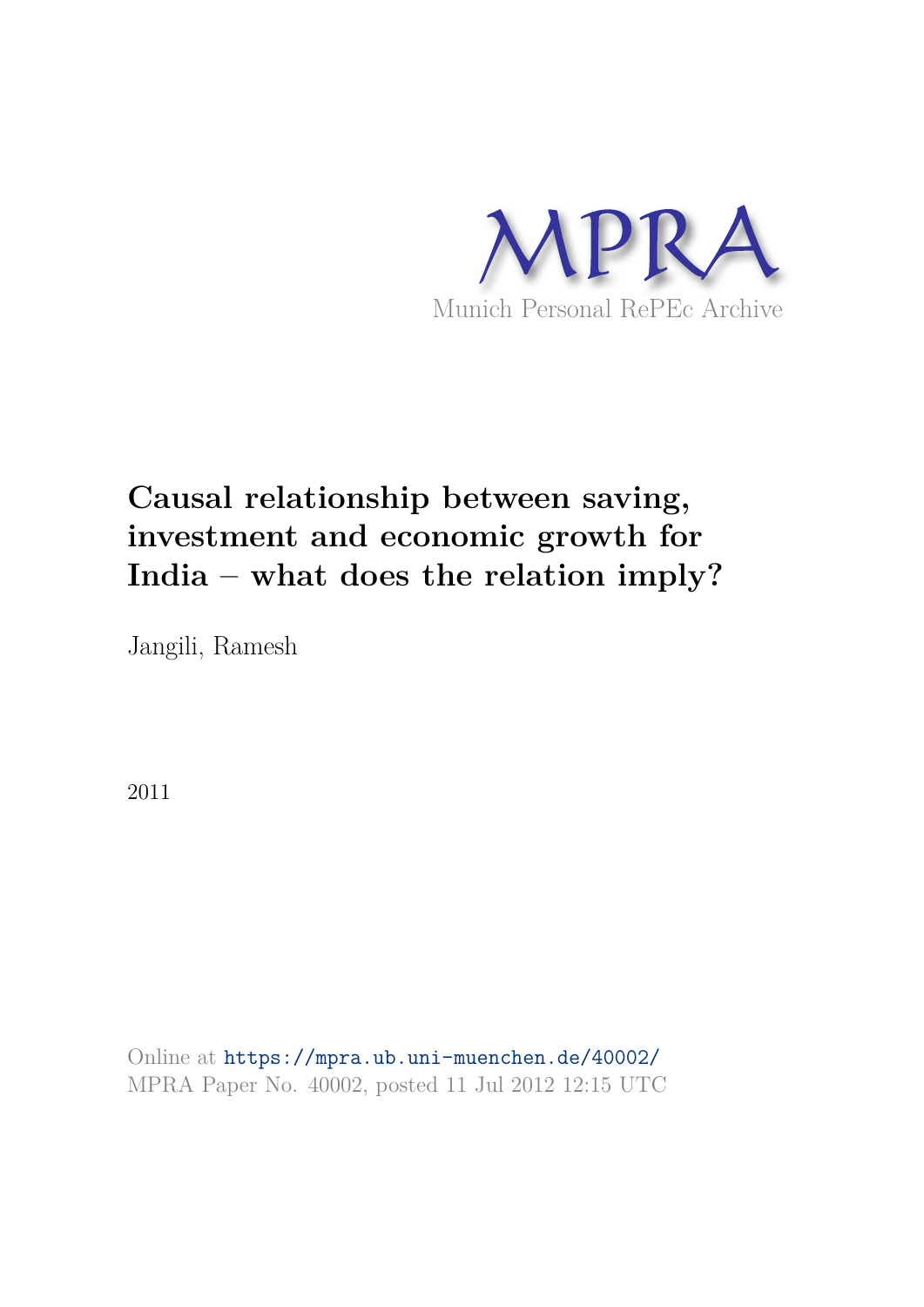# *Causal Relationship between Saving, Investment and Economic Growth for India – What does the Relation Imply?*

# **Ramesh Jangili\***

This study investigates the relationship between saving, investment and economic growth for India over the period 1950-51 to 2007-08. The literature on the role of saving in promoting economic growth generally points to saving led growth. However, few studies show evidence for growth driven saving and some suggest no relationship. In theory, saving may stimulate economic growth, economic growth may also induce saving. This paper adds to the literature by analysing the existence and nature of these causal relationships. The present analysis focuses on India, where saving rate has been the most pronounced. The co-integration analysis suggests that there is a long-run equilibrium relationship. The results of Granger causality test show that higher saving and investment lead to higher economic growth, but the reciprocal causality is not observed. Further, it is empirically evident that saving and investment led growth is coming from the household sector. It may be inferred from the results that India is not too close to the technological frontier and hence not catching up with the new technologies.

| <b>JEL Classification :</b> | F43, E21, E22, C32                                     |
|-----------------------------|--------------------------------------------------------|
| Keywords                    | Saving, Investment, Economic growth, Granger causality |

# **Introduction**

The relationship between saving, investment and economic growth has puzzled economists ever since economics became a scientific discipline. Generally, a portion of income is saved and put into investment. In a closed economy, the economy as a whole can save only as much as its income. The economy as a whole may reduce the consumption expenditure in relation to a given level of income and consequently increase its propensity to save. An exogeneous increase in the desire to save leads to an unchanged level of saving but at a lower level of income. If we define both saving and investment as the

<sup>\*</sup> The author is presently working as a Research Officer in the Department of Statistics and Information Management, Reserve Bank of India, Mumbai. The views, however, expressed in this paper are strictly personal. Author is thankful to Shri Sanjoy Bose, Director, Department of Statistics and Information Management, Reserve Bank of India, Mumbai for his valuable suggestions to improve the study.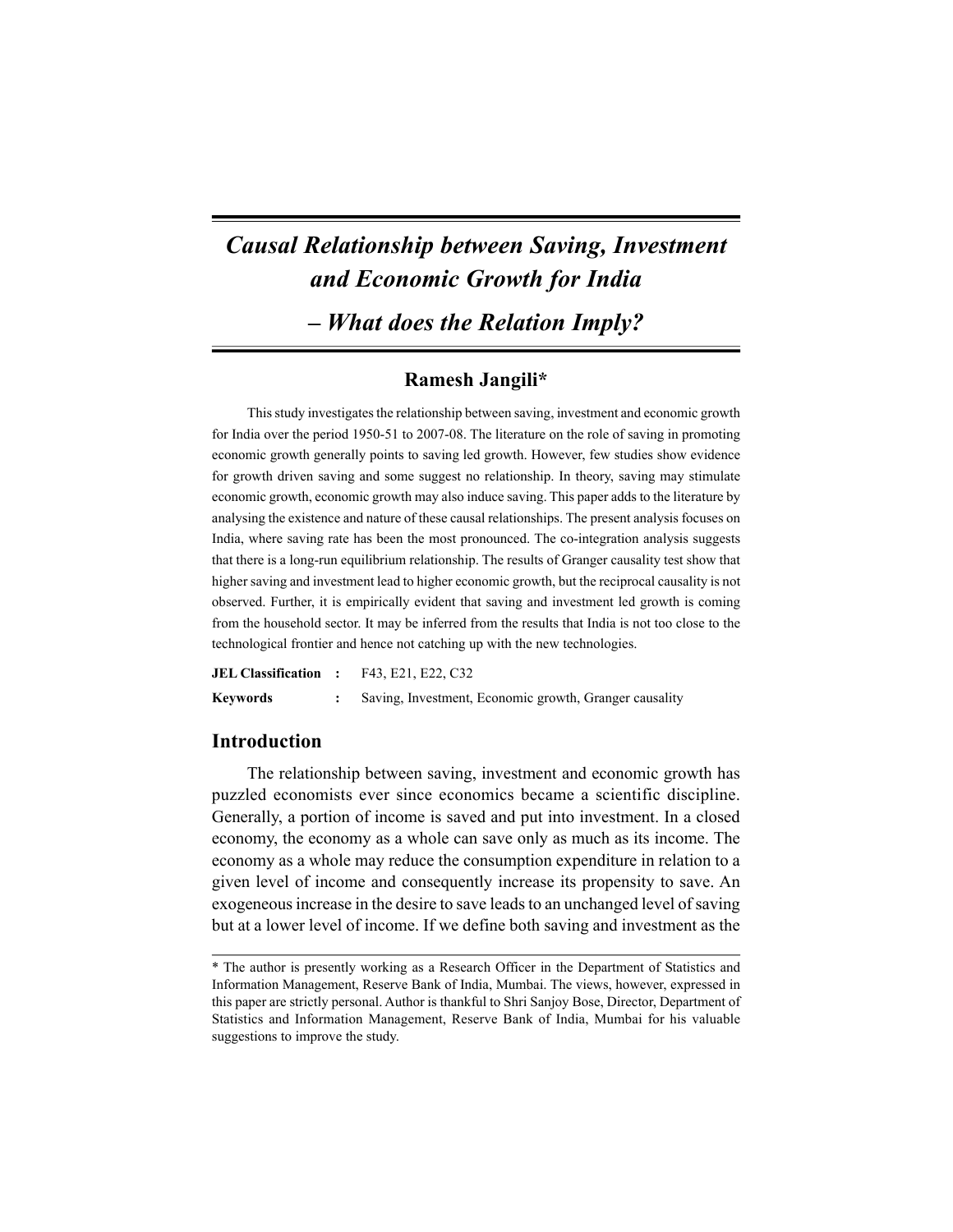difference between gross domestic product and consumption, it may tend to be interpreted in terms of cause-and-effect relationship.

The role of domestic saving and domestic investment in promoting economic growth has received considerable attention in India and also in many countries around the world. The central idea of Lewis's (1955) traditional theory was that an increase in saving would accelerate economic growth, while the early Harrod-Domar models specified investment as the key to promoting economic growth. On the other hand, the neoclassical Solow (1956) model argues that the increase in the saving rate boosts steady-state output by more than its direct impact on investment, because the induced rise in income raises saving, leading to a further rise in investment. Jappelli and Pagano (1994) claimed that saving contribute to higher investment and higher GDP growth in the short-run, whereas, the Carroll-Weil hypothesis (Carroll and Weil, 1994) states that it is economic growth that contributes to saving, not saving to growth.

The optimism about the Indian economy has been on an ascent in recent years. This has led to a resurgence of interest in the linkages among saving, investment and economic growth in India. Further, the recent empirical literature on saving made the interest towards the themes of capital accumulation, technological progress and economic growth - a shift away from the 1980s and the 1990s when discourse on macroeconomic issues was dominated by concerns with short term stabilisation and adjustment. Since the inception of economic planning in India, the emphasis has been on saving and investment as the primary instruments of economic growth and increase in national income. One of the objectives of economic plan (for *e.g.*, Eleventh five year plan) is to increase the production in the economy and thus economic growth. To increase the production, capital formation is considered as the crucial determinant; and capital formation has to be backed by the appropriate volume of saving. Increase in saving, use of the increased saving for increased capital formation, use of the increased capital formation for increasing saving, and use of the increased saving for a further increase in capital formation constituted the strategy behind economic growth. Though, classical growth models support the hypothesis of saving promoting economic growth, Carroll-Weil hypothesis contradicts with the argument.

In the Indian context, though empirical studies exist on the role of saving and investment in promoting economic growth, these provide only partial analysis. Moreover, some empirical studies support the classical growth theory, some studies agree with the Carroll-Weil hypothesis and some do not support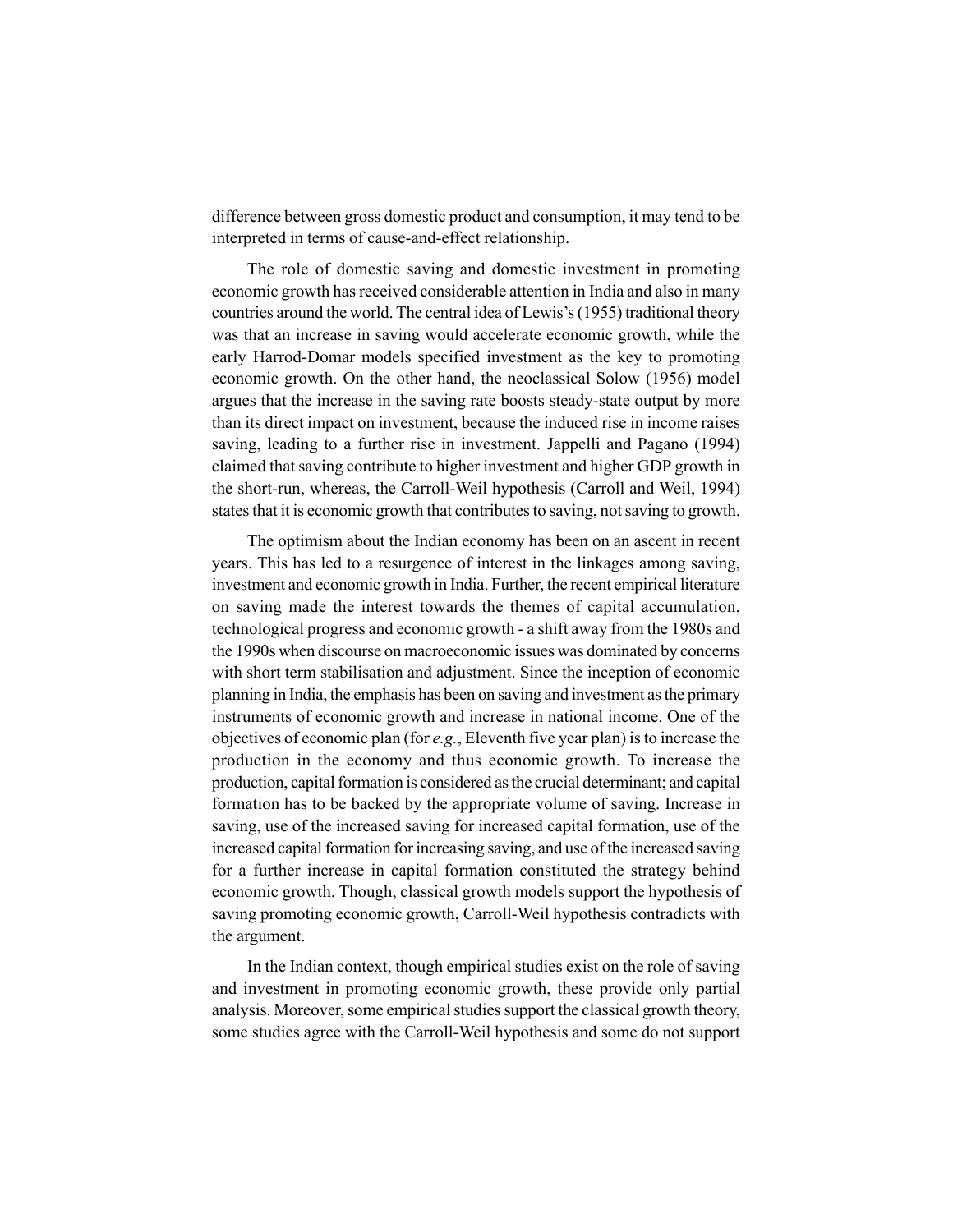either of these. To illustrate, Sinha (1996) looked at the causality between the growth rates of gross domestic saving and economic growth, and found that there was no causality running in either direction. In a study, Mühleisen (1997) found significant causality from growth to saving but rejected causality from saving to growth for all forms of saving. In another study, Sinha and Sinha (2008) examined the relationships among growth rates of the GDP, household saving, public saving and corporate saving for the period 1950 to 2001 and found that economic growth produced higher saving in various forms and never the other way around. Verma (2007) employed the ARDL co-integration approach to determine the long run relationship of GDS, GDI and GDP for the period 1950-51 to 2003-04 and supported the Carroll-Weil hypothesis that saving does not cause growth, but growth causes saving.

It appears that there is no comprehensive study available on the analysis of the interdependence between saving and investment of the household, private corporate and public sectors with that of economic growth. Therefore, this article investigates the possibility of saving investment led growth and growth driven saving investment hypothesis, in detail, by testing for Granger causality between the logarithms of saving, nominal investment and nominal GDP in India. The paper is organised in four sections. Section 2 presents the behavior of saving, investment and national income in India over the past few decades. Section 3 discusses the data and econometric analysis along with the empirical results. Finally, concluding observations are presented in section 4.

# **Section II Saving, Investment and National Income**

#### **Trends**

Saving rate has steadily increased over time, from an extremely low base of 9.0 percent in 1950-51 to 37.7 percent in 2007-08 (Chart 1). A significant positive and robust relationship between growth rate and saving rate was observed during this period, as growth rate was also rising during this period. At the same time, investment rate has steadily increased, from a low base of 10.7 percent in 1950-51 to an all time high of 39.1 percent in 2007-08. Given that India had a closed capital account before 1991 which restricted capital mobility through administrative controls and outright prohibition, domestic saving and domestic investment in India were highly correlated (correlation coefficient is 0.99 percent for the entire period). It may be observed that the divergence between saving and investment is persistent until the liberalization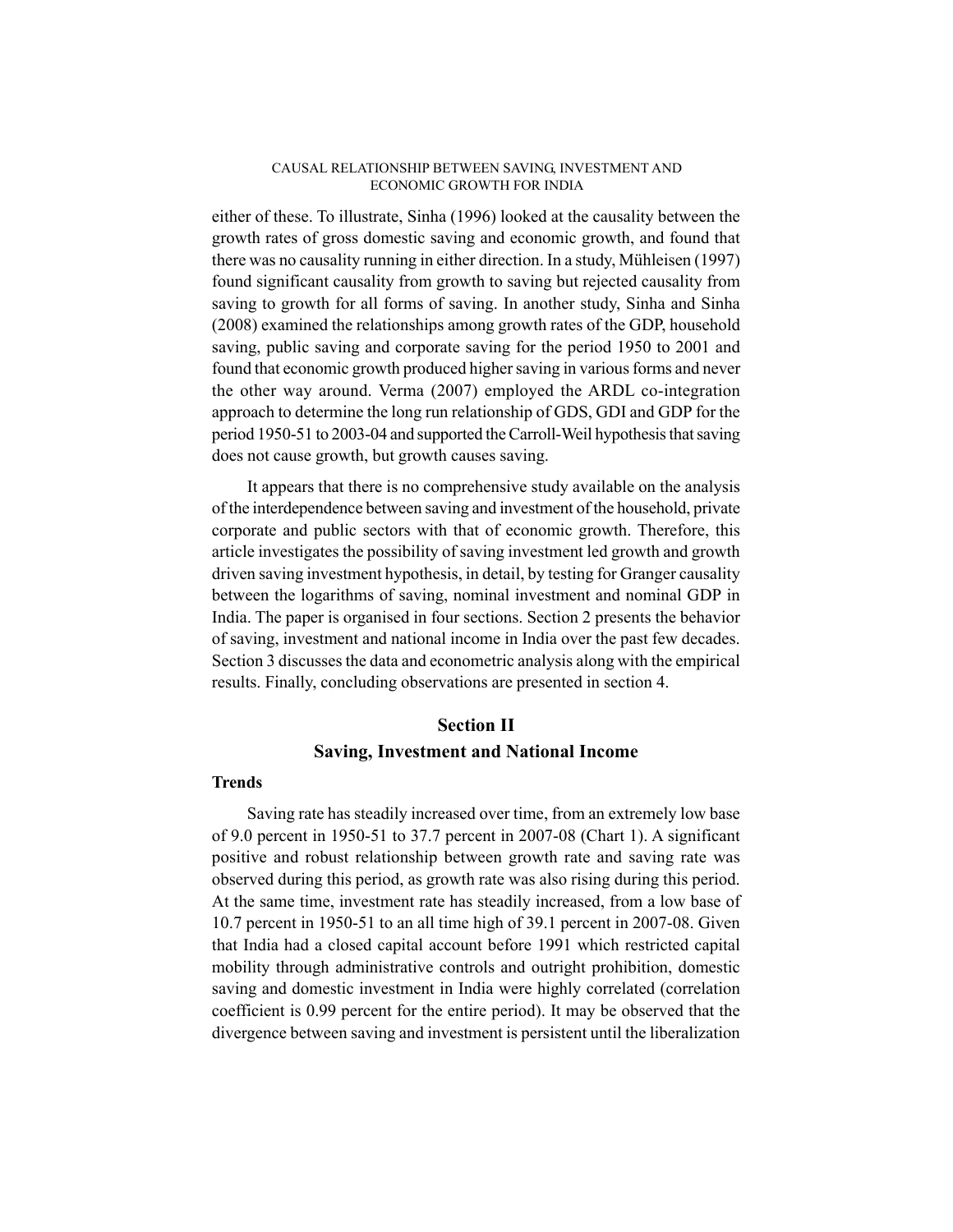

and was narrowed down after the 1991 balance of payments crisis and further narrowed down after the economy shifted to a flexible exchange rate regime in 1993. The correlation between saving and investment in the post reform period is more or less unchanged from the pre-reform period (correlation in the prereform period is 0.9973 and in post reform period is 0.9972), however the gap between them has narrowed.

As is evident from Chart 1, economic growth was largely led by investment demand, which is captured by the gross domestic fixed capital formation in national accounts. Though growing foreign investment, both direct and portfolio investment play a role, the rise in investment was largely financed domestically. From a low of 21.6 per cent in 1991-92, India's domestic saving rate jumped to a record high of 37.7 per cent in 2007-08. This fuelled investment, raising the demand for all types of investment related goods. This, in turn, had a multiplier effect on economic growth.

#### **Composition**

Domestic saving (Investment) of India is divided into two parts - Public Saving (Investment) and Private Saving (Investment). Private Saving (Investment) is further divided into two parts, those are Household Saving (Investment) and Corporate Saving (Investment).

While India's saving and investment rates have steadily increased over time, their composition has undergone a considerable change (Chart 2). The most noticeable trend is the growing divergence between the public and private saving. Public saving declined from its peak level of 4.9 per cent of GDP in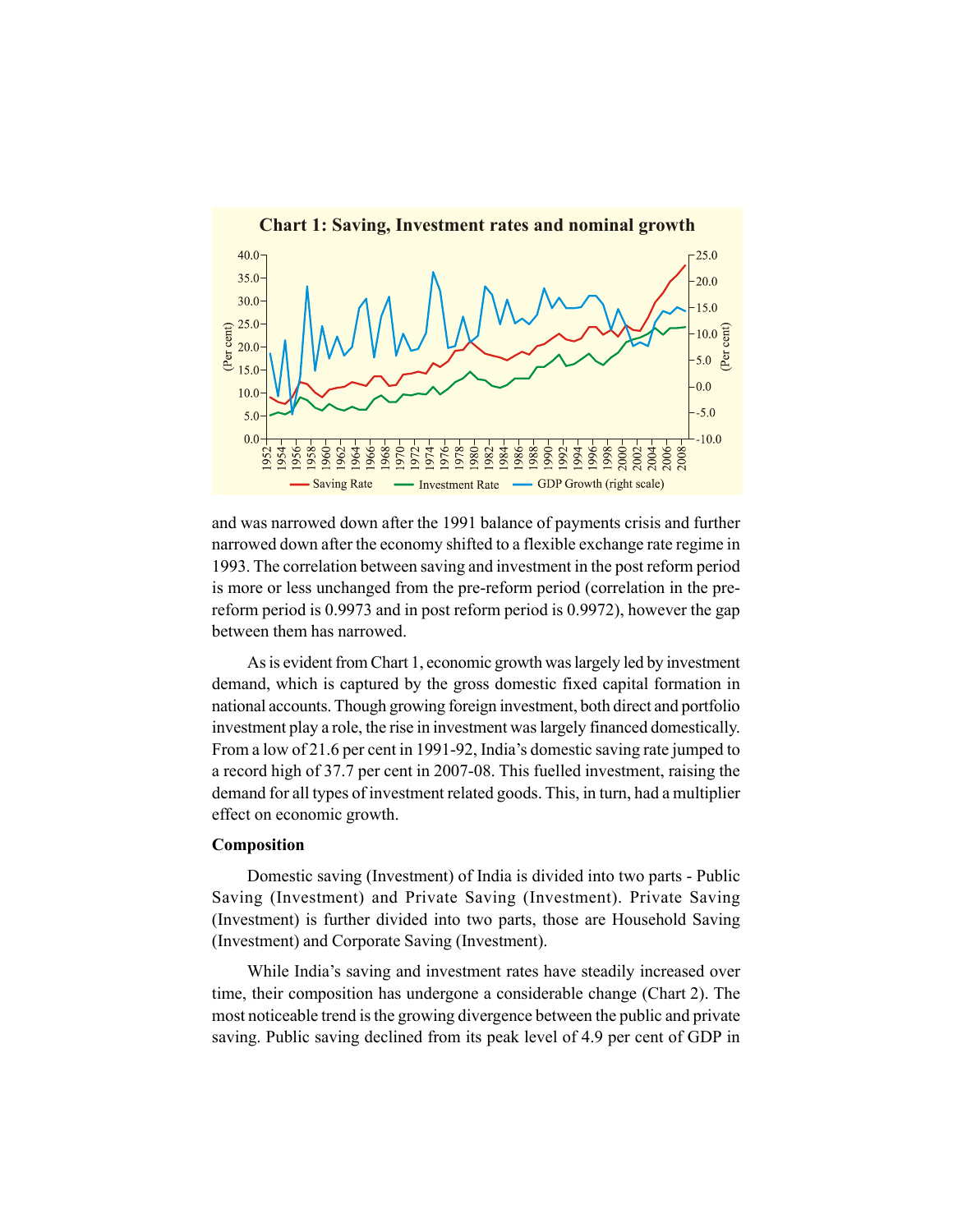

1976-77 to –2.2 per cent in 2001-02, from where it increased to 4.5 per cent in 2007-08. During the same period, saving rates of both the household and private corporate sectors have steadily increased, offsetting the decline in the public sector. The share of household saving in the total saving has increased from nearly 60 per cent in the early 1990s to a maximum of 94 per cent in 2001-02, after which it steadily declined to nearly 65 per cent in 2007-08. The private corporate sector, whose saving rate was stagnant till the late 1980s, has recently emerged as the sector with the fastest rising saving rate (1.8 per cent of GDP in 1987-88 to 8.8 per cent of GDP in 2007-08). The share of private corporate saving in total saving has increased from below 10 per cent in 1980s to more than 23 per cent in recent years.

Similar compositional changes have occurred in investment as well. Until late 1980s public investment rate was dominating and reached its peak of 12 per cent in 1986-87. Following the liberalisation in early 1990s, the role of public sector has gradually reduced in number of sectors, and its place has been taken over by the private sector. Hence, the private corporate investment has steadily increased offsetting the decline in the public sector investment. The share of public sector investment in total investment was stagnant at around 50 per cent till 1980s, and has declined to 23 per cent in 2007-08. On the other hand, the share of private corporate investment, which was little more than 20 per cent in 1980s, has steadily increased to 40 per cent in 2007-08. Household sector investment rate also increased from low base of 3.2 per cent in 1963-64 to 14.2 per cent in 2004-05 and it moderated thereafter. However, its share in total investment broadly remained the same.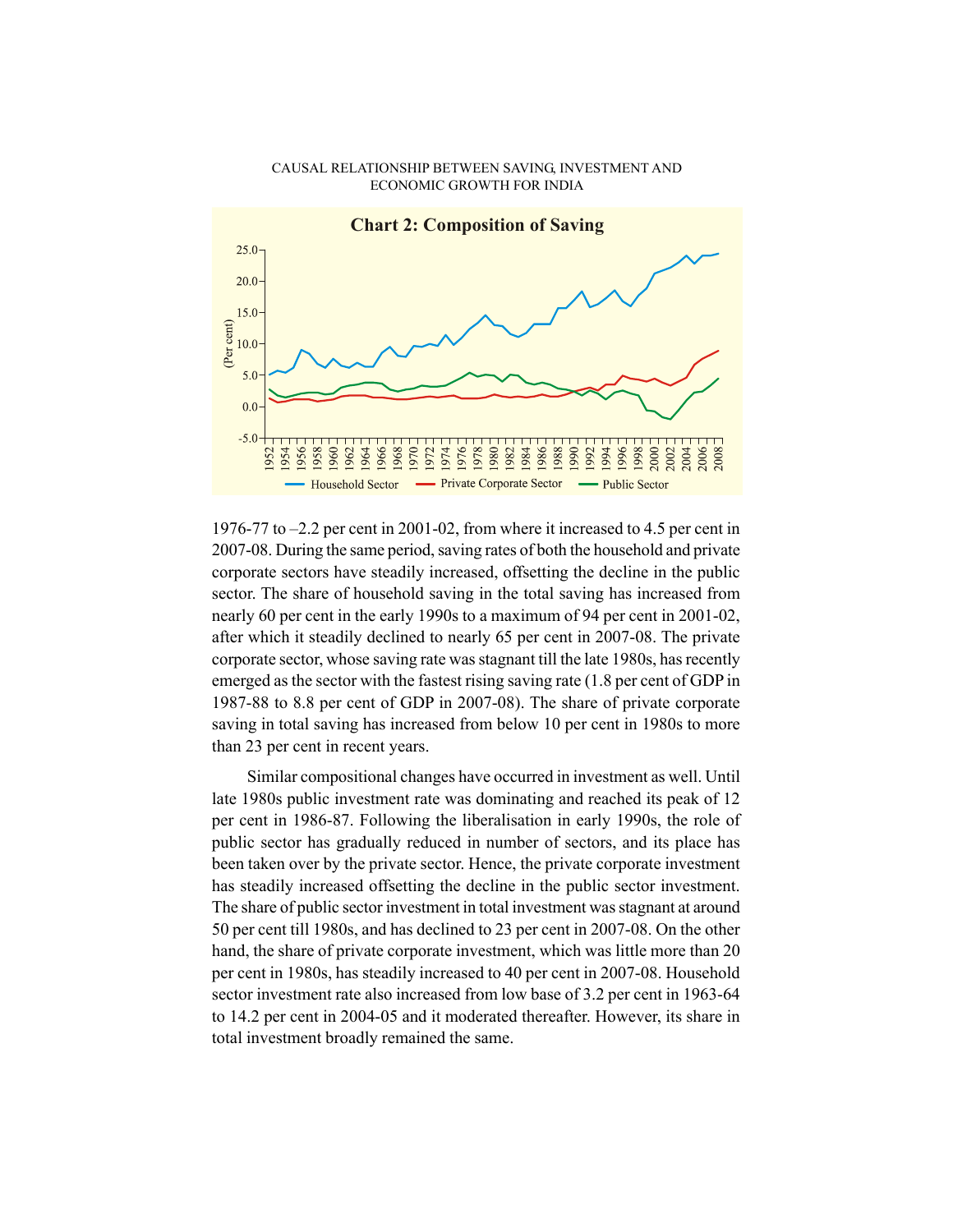

# **Section III Econometric Analyses**

## **Data**

To understand the saving, investment led growth or growth driven saving and investment in India, we adopt Johansen methodology as given in Annex. The study uses the annual data to examine the causal relationships between domestic saving, investment and income for India. Annual time series data for gross domestic product (GDP), gross domestic saving (GDS), gross domestic investment (GDI), saving and investment of household sector, private corporate sector and public sector for the period 1950-51 to 2007-08 are collected from the National Accounts Statistics, published by the Ministry of Statistics and Programme Implementation, Government of India. All data are in terms of domestic currency and nominal prices.

## **Unit Root Test**

One of the most important attributes of a time series variable is its order of integration. Hence, we first perform unit root tests in levels and first differences in order to determine the order of integration of the series. To test the order of integration, we employ the conventional augmented Dickey-Fuller (ADF) test (*Dickey and Fuller, 1979 and 1981*). ADF test examines the null hypothesis of a unit root against a stationary alternative.The results are presented in Table 1.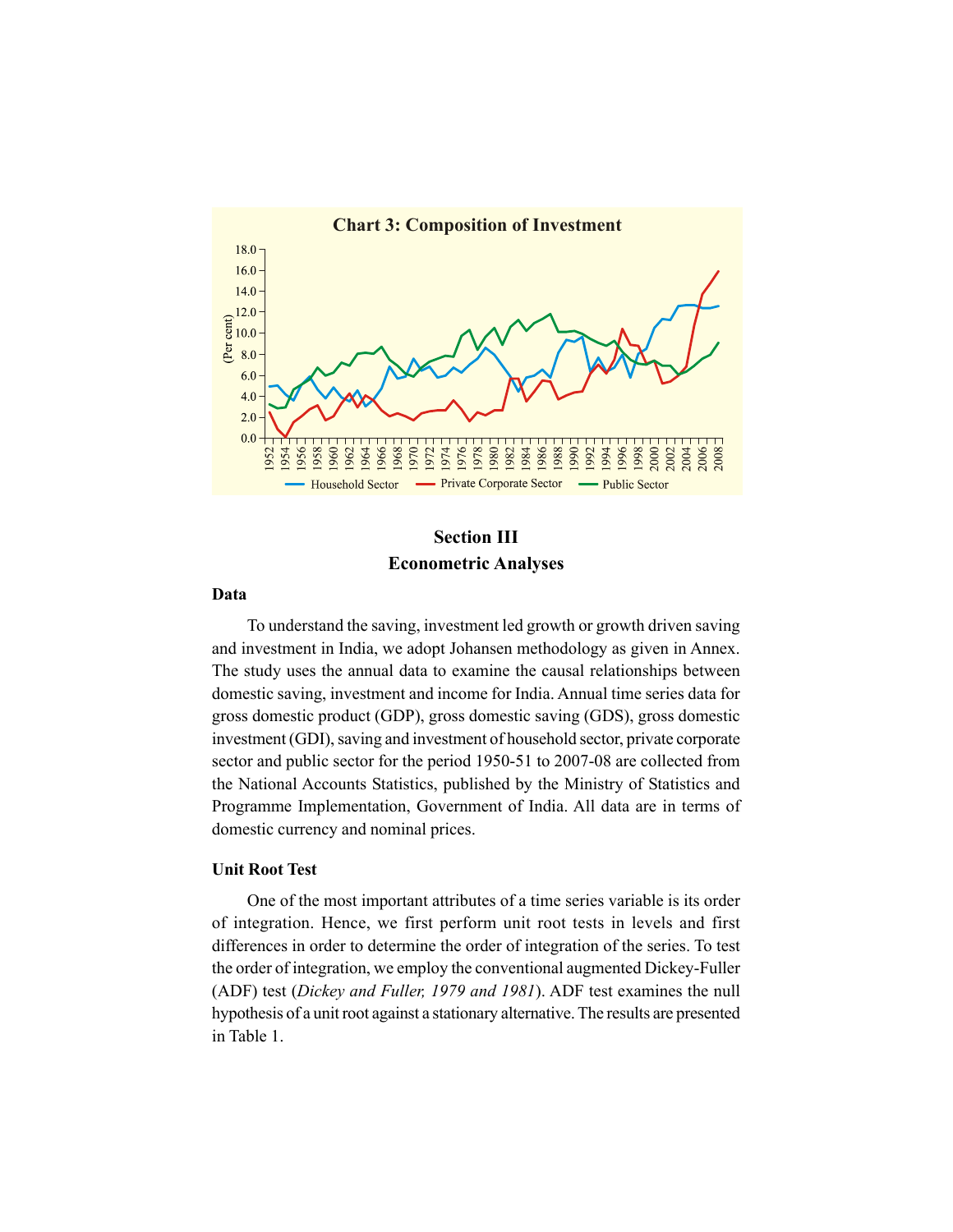| <b>Variable</b>                | At level                       |                          |                                | At level,                | At first<br>difference.        |                                 | Concl-<br>usion |
|--------------------------------|--------------------------------|--------------------------|--------------------------------|--------------------------|--------------------------------|---------------------------------|-----------------|
|                                | Optim-<br>um<br>Lag-<br>length | ADF<br>test<br>statistic | Optim-<br>um<br>Lag-<br>length | ADF<br>test<br>statistic | Optim-<br>um<br>Lag-<br>length | <b>ADF</b><br>test<br>statistic |                 |
| Gross Domestic Product (GDP)   | $\theta$                       | 3.47                     |                                | $-3.46$                  | $\Omega$                       | $-5.34*$                        | I(1)            |
| Gross Domestic Saving (GDS)    | $\theta$                       | 2.14                     | $\theta$                       | $-2.86$                  | $\theta$                       | $-6.45*$                        | I(1)            |
| Household Saving (HHS)         | $\theta$                       | 1.29                     | $\theta$                       | $-3.22$                  | $\Omega$                       | $-7.96*$                        | I(1)            |
| Private Corporate Saving (PCS) | $\theta$                       | 1.36                     | $\theta$                       | $-1.97$                  | $\theta$                       | $-8.31*$                        | I(1)            |
| Public Sector Saving (PBS)     | 2                              | 0.68                     | $\theta$                       | $-3.81**$                |                                |                                 | I(0)            |
| Private Sector Saving (PS)     | $\theta$                       | 1.83                     | $\theta$                       | $-2.87$                  | $\Omega$                       | $-7.10*$                        | I(1)            |
| Gross Domestic Investment      |                                |                          |                                |                          |                                |                                 |                 |
| (GDI)                          | $\theta$                       | 1.29                     | $\theta$                       | $-2.64$                  | $\theta$                       | $-7.84*$                        | I(1)            |
| Household Investment (HHI)     | 1                              | 1.22                     | $\theta$                       | $-3.41$                  | $\theta$                       | $-9.09*$                        | I(1)            |
| Private Corporate Investment   |                                |                          |                                |                          |                                |                                 |                 |
| (PCI)                          | 8                              | 0.65                     | $\theta$                       | $-3.38$                  |                                | $-4.01*$                        | I(1)            |
| Public Sector Investment (PBI) | $\theta$                       | $-0.21$                  | $\theta$                       | $-2.53$                  | $\Omega$                       | $-7.42*$                        | I(1)            |
| Private Sector Investment (PI) | $\overline{c}$                 | 2.13                     | $\theta$                       | $-3.22$                  | $\theta$                       | $-7.41*$                        | I(1)            |

#### **Table 1: Unit Root Test using Augmented Dickey Fuller Test**

**Note:** \* and \*\* indicate statistical significance at 1% and 5% levels, respectively. The subscripts  $\mu$  and  $\lambda$  indicate the models that allow for a drift term and a deterministic trend, respectively.

It is evident from the table that the calculated ADF statistics for level variables are less than the critical values in all cases, suggesting that the variables are not level stationary. Table 1 also shows that the ADF statistics for all the variables imply first-difference stationary, except for public sector saving (PBS). For further analysis, series whose order of integration is same as that of the GDP series are only retained for empirical analysis. Therefore, the series PBS has not been considered for further analysis.

### **Co-integration Test**

Having established that all variables, except PBS, are integrated of same order, we proceed to test for presence of co-integration among the variables. We employ Johansen co-integration test. It may be noted here that we are interested to check for the presence of co-integrating relationship among the variables, however, number of co-integrating vectors is not of our interest. Accordingly, in Table 2, we present only the results of the null hypothesis that there does not exist co-integration against the alternative that there exists cointegration.

Starting with the null hypothesis that co-integration  $(r=0)$  does not exist among the variables, the trace statistic is well above the 95 per cent critical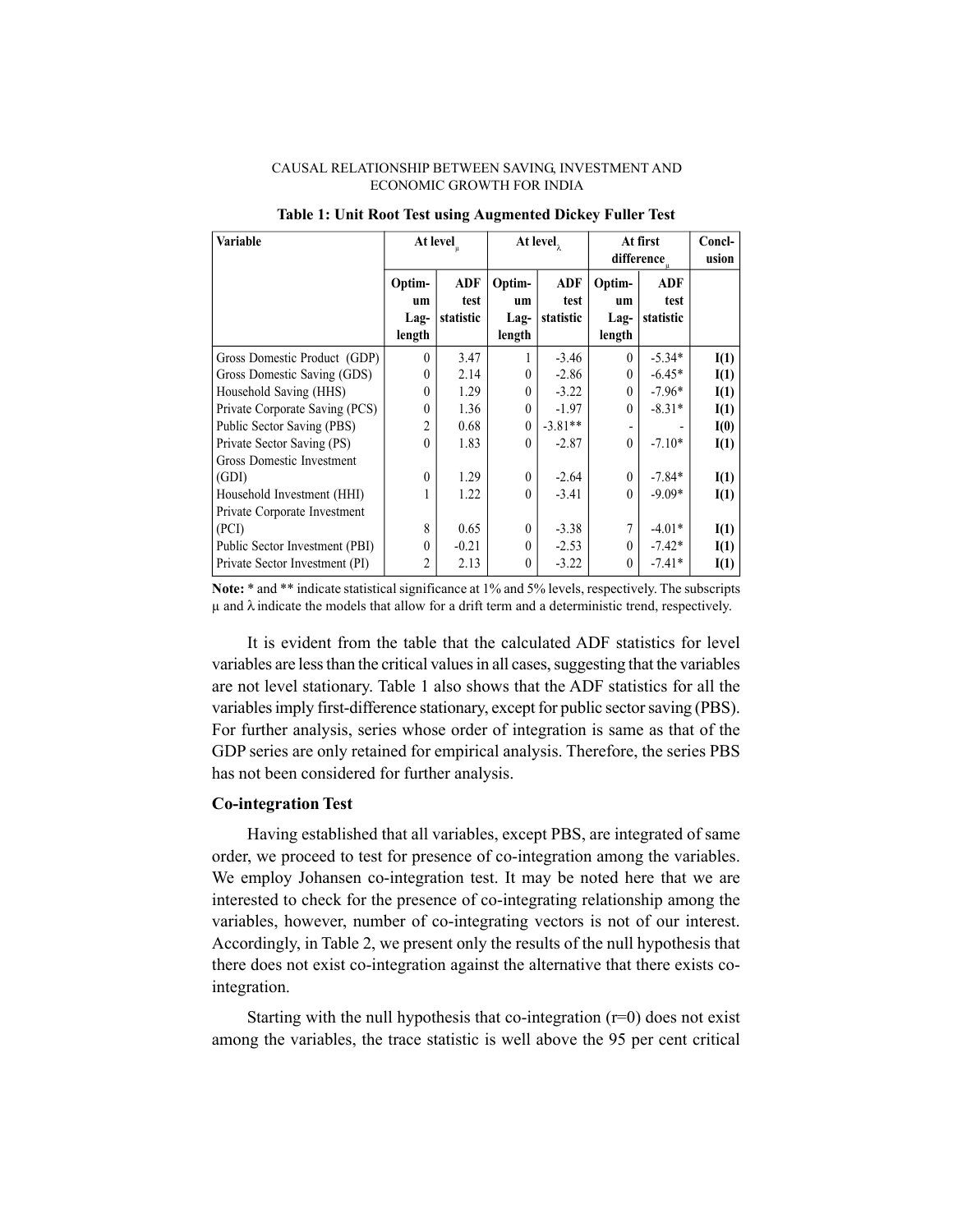**Table 2: Empirical Results of the Co-integration Test based on Johansen-Juselius method**

| v                       |                           |                                         |                   |  |  |  |  |
|-------------------------|---------------------------|-----------------------------------------|-------------------|--|--|--|--|
| Variables in the system | <b>Trace</b><br>statistic | <b>Maximum Eigen</b><br>value statistic | Conclusion        |  |  |  |  |
| GDP and GDS             | $24.33*$                  | $18.03*$                                | Co-integrated     |  |  |  |  |
| GDP and GDI             | $34.06*$                  | $29.55*$                                | Co-integrated     |  |  |  |  |
| GDP, GDS and GDI        | $43.46*$                  | $30.74*$                                | Co-integrated     |  |  |  |  |
| GDP and PS              | $29.94*$                  | $22.48*$                                | Co-integrated     |  |  |  |  |
| GDP and PI              | $27.19*$                  | $21.54*$                                | Co-integrated     |  |  |  |  |
| GDP, PS and PI          | $50.01*$                  | $24.33*$                                | Co-integrated     |  |  |  |  |
| GDP and HHS             | $23.95*$                  | $17.08*$                                | Co-integrated     |  |  |  |  |
| GDP and HHI             | $19.75*$                  | $16.36*$                                | Co-integrated     |  |  |  |  |
| GDP, HHS and HHI        | $39.33*$                  | $21.71*$                                | Co-integrated     |  |  |  |  |
| GDP and PCS             | 15.22                     | 10.47                                   | Not co-integrated |  |  |  |  |
| GDP and PCI             | $39.59*$                  | $34.93*$                                | Co-integrated     |  |  |  |  |
| GDP, PCS and PCI        | $53.79*$                  | $41.73*$                                | Co-integrated     |  |  |  |  |
| GDP and PBI             | $32.69*$                  | $32.63*$                                | Co-integrated     |  |  |  |  |
|                         |                           |                                         |                   |  |  |  |  |

 $H<sub>0</sub>$ : There does not exist co-integration

**Note:** \* indicate statistical significance at 5% levels. The critical values of Trace test and Maximum Eigen value test at the 5% significance levels are 15.4947 and 14.2646, respectively.

value for all the series except private corporate sector saving (PCS). Hence, it rejects the null hypothesis of no co-integration in favor of existence of cointegration for all the series except PCS. Turning to the maximum eigen value test, the null hypothesis that there does not exist co-integration is rejected at 5 per cent level of significance in favor of the specific alternative that there is at least one co-integrating vector for all series except PCS. Thus, both the trace and maximum eigen value test statistics suggest that there exist co-integration relationship among all series with GDP except PCS. Hence, we use Vector Error Correction (VEC) Model for all other series and Vector Auto Regression (VAR) Model for PCS to test for causality.

Since GDP is co-integrated with GDS and GDI individually as well as collectively for the Indian economy, one can infer that there is a long-run equilibrium relationship between the two series and existence of causality in at least one direction. Private sector's saving and investment is also co-integrated with the national income suggesting the existence of long-run equilibrium relationship between national income and saving and investment of private sector. It is evident from the empirical results that there does not exist cointegrating relationship between national income and private corporate sector saving. It may be noted that the existence of co-integration relationship between national income and saving and investment of private sector is mainly because of the households sector rather than the private corporate sector.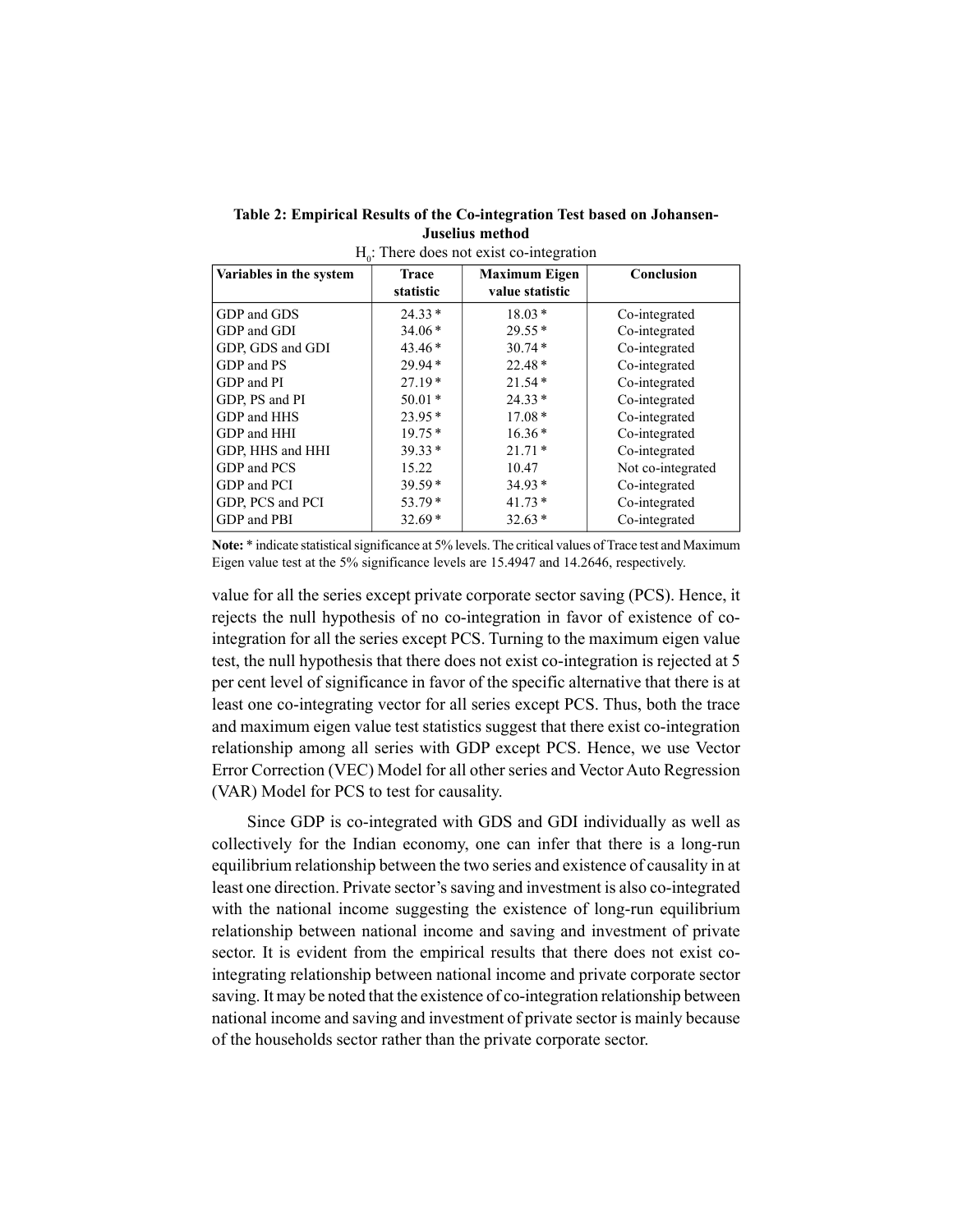#### **Granger Causality**

Given the results of the co-integration tests, one has to estimate the VECM/ VAR to determine the direction of causality between income, saving and investment. If co-integration exists, the Granger-Causality test is performed under the vector error correction methodology. Otherwise, as in the case of saving of private corporate sector and gross domestic product, the standard Granger-Causality test is performed under VAR framework. The results of the causality tests under the VECM/VAR framework are shown in Table 3.

The bivariate Granger causality tests performed under VECM framework between saving and income and between investment and income, show that there is uni-directional causality between gross domestic saving and national income and also between gross domestic investment and national income. In line with the existing literature, it is evident from the empirical results that the causality is running from saving to income rather than income to saving. It is further evident that investment leads to higher income, whereas, income does not lead to higher investment. Under three variable VECM framework, it is empirically found that saving and investment collectively lead to higher income in India. However, income does not lead to higher saving and investment.

Further, it is evident that private sector saving causes higher growth and vice-versa, whereas, private sector investment alone may not boost the economic growth. Moreover, private sector surplus both in the form of saving and investment would boost economic growth. The causation of growth from household sector and private corporate sector is further investigated separately. It is empirically found that household saving is endogenous to growth, but household investment is not endogenous to growth. On the other hand, household sector saving and investment collectively are endogenous to growth.

Bivariate granger causality test under VAR framework is employed for private corporate sector saving and national income and it is found that national income leads to private corporate sector saving but not the vice-versa. In the case of private corporate sector investment and national income, the test is performed under the VECM framework. It is found that private corporate sector investment leads to higher growth and growth causes higher investment in the private corporate sector. Further, it is found that saving and investment of private corporate sector are endogenous to growth collectively. Moreover, higher investment in the public sector improves economic growth, whereas, higher growth does not necessarily foster higher investment in the public sector.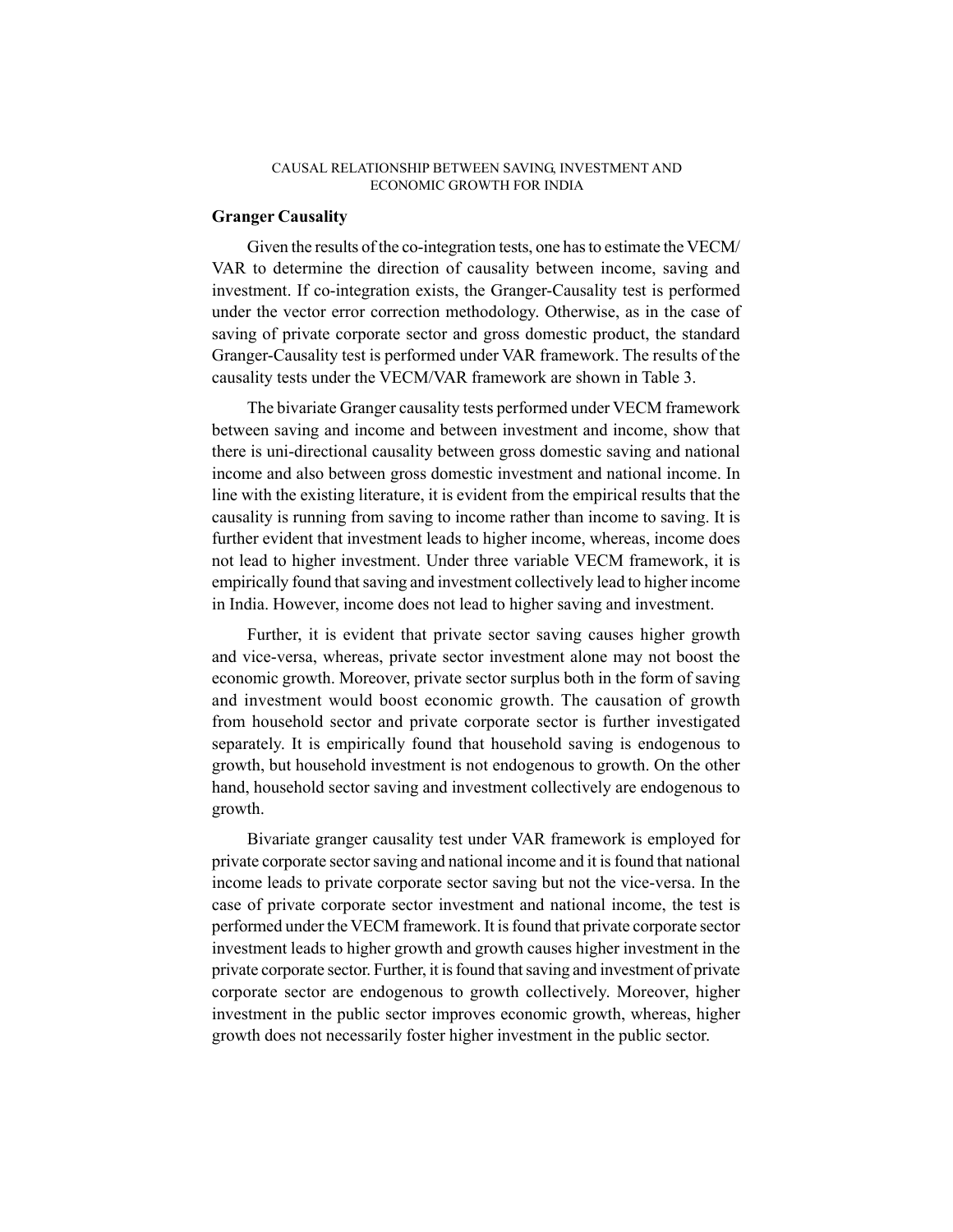| <b>Null Hypothesis</b>                                                    | <b>F-Statistic</b> | <b>Result</b>      |
|---------------------------------------------------------------------------|--------------------|--------------------|
| <b>Entire economy</b>                                                     |                    |                    |
| Gross domestic saving does not granger cause Gross domestic product       | 19.05              | Reject             |
| Gross domestic product does not granger cause Gross domestic saving       | 1.39               | Do not Reject      |
| Gross domestic investment does not granger cause Gross domestic product   | 18.88              | Reject             |
| Gross domestic product does not granger cause Gross domestic investment   | 2.53               | Do not Reject      |
| Gross domestic saving and investment does not granger cause GDP           | 21.33              | Reject             |
| GDP does not granger cause Gross domestic saving and investment           | 4.95               | Do not Reject      |
| <b>Private sector</b>                                                     |                    |                    |
| Private sector saving does not granger cause Gross domestic product       | 9.94               | Reject             |
| Gross domestic product does not granger cause Private sector saving       | 7.07               | Reject             |
| Private sector investment does not granger cause Gross domestic product   | 1.28               | Do not Reject      |
| Gross domestic product does not granger cause Private sector investment   | 15.49              | Reject             |
| Private sector saving and investment does not granger cause Gross         |                    |                    |
| domestic product                                                          | 10.29              | Reject             |
| Gross domestic product does not granger cause Private sector saving and   |                    |                    |
| investment                                                                | 17.97              | Reject             |
| <b>Household sector</b>                                                   |                    |                    |
| Household sector saving does not granger cause Gross domestic product     | 9.92               | Reject             |
| Gross domestic product does not granger cause Household sector saving     | 7.89               | Reject             |
| Household sector investment does not granger cause Gross domestic         |                    |                    |
| product                                                                   |                    | 3.99 Do not Reject |
| Gross domestic product does not granger cause Household sector            |                    |                    |
| investment                                                                | 17.32              | Reject             |
| Household sector saving and investment does not granger cause Gross       |                    |                    |
| domestic product                                                          | 26.11              | Reject             |
| Gross domestic product does not granger cause Household sector saving     |                    |                    |
| and investment                                                            | 8.80               | Reject             |
| Private corporate sector                                                  |                    |                    |
| Private corporate sector saving does not granger cause GDP                |                    | 1.78 Do not Reject |
| GDP does not granger cause Private corporate sector saving                | 7.50               | Reject             |
| Private corporate sector investment does not granger cause GDP            | 6.06               | Reject             |
| Gross domestic product does not granger cause Private corporate sector    |                    |                    |
| investment                                                                | 19.78              | Reject             |
| Private corporate sector saving and investment does not granger cause GDP | 8.60               | Reject             |
| GDP does not granger cause Private corporate sector saving and investment | 9.00               | Reject             |
| <b>Public sector</b>                                                      |                    |                    |
| Public sector investment does not granger cause Gross domestic product    | 22.03              | Reject             |
| Gross domestic product does not granger cause Public sector investment    | 1.07               | Do not Reject      |
|                                                                           |                    |                    |

| Table 3: Causality tests based on VECM/VAR: F statistic |  |  |  |
|---------------------------------------------------------|--|--|--|
|                                                         |  |  |  |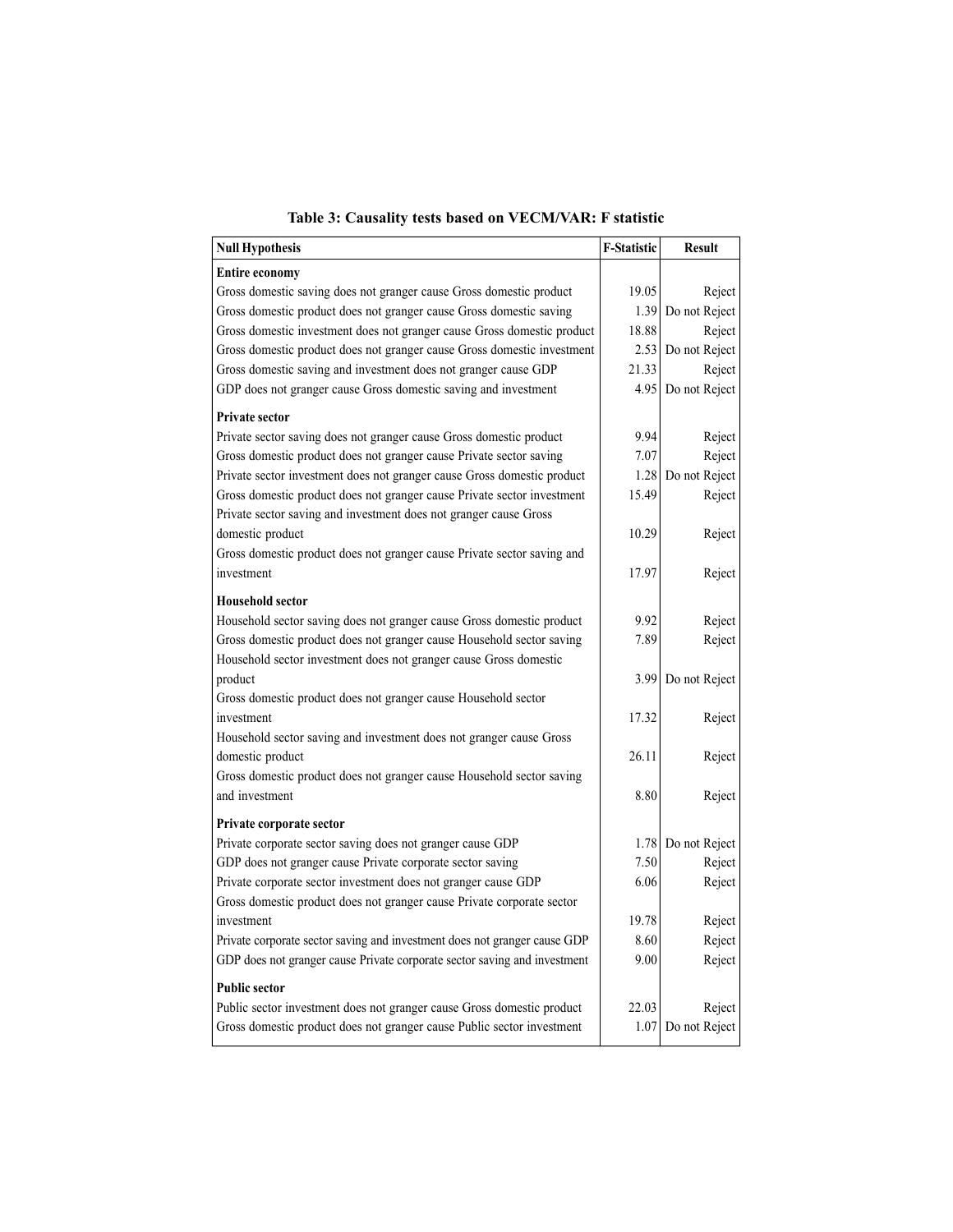## **Discussion of the empirical results**

All long-run growth theories imply that an economy can grow faster by investing more. An economy with open capital markets, *viz.*, India, may not need higher domestic savings to grow faster as investment can be financed by foreign sources. However, the empirical results suggest that higher domestic saving would boost economic growth. The positive correlation between saving and growth appears rather puzzling from the point of view of standard growth theory. Some researchers, for example Carroll-Weil (1994) have sought to explain the correlation as reflecting an effect of growth on saving. But this interpretation runs counter to mainstream economic theory in which the representative individual's consumption-Euler equation implies that growth should have a negative effect on saving. India being an open economy with domestic and foreign investors, domestic saving need not be endogenous to growth.

Growth in emerging economy results mainly from innovations that allow domestic sectors to catch up with the current frontier technology. But catching up with the frontier in any sector requires the cooperation of a foreign investor who is familiar with the frontier technology and a domestic entrepreneur who is familiar with the local conditions to which the technology must be adapted.

When domestic saving causes economic growth, as is empirically found for India, the question arises as to how far the country is from the technological frontier. Particularly, focus will be on the interaction between saving and the country's distance from the technological frontier. *Aghion et al (2006)* argues that saving affects growth positively in those countries that are not too close to the technological frontier, but does not affect it at all in countries that are close to the frontier. The reason explained is that, higher saving in an emerging economy increases the number of projects that can be co-financed by the local entrepreneur on terms that mitigate agency problems enough to make it worthwhile for a foreign investor to participate. However, in countries sufficiently close to the frontier, the local firms are more likely to be familiar themselves with the frontier technology, and therefore do not need to attract foreign investment in order to undertake an innovation project. In such a case, every ex ante profitable innovation project will be undertaken regardless of the level of domestic saving because there is no need for co-financing when there is just one agent participating in a project.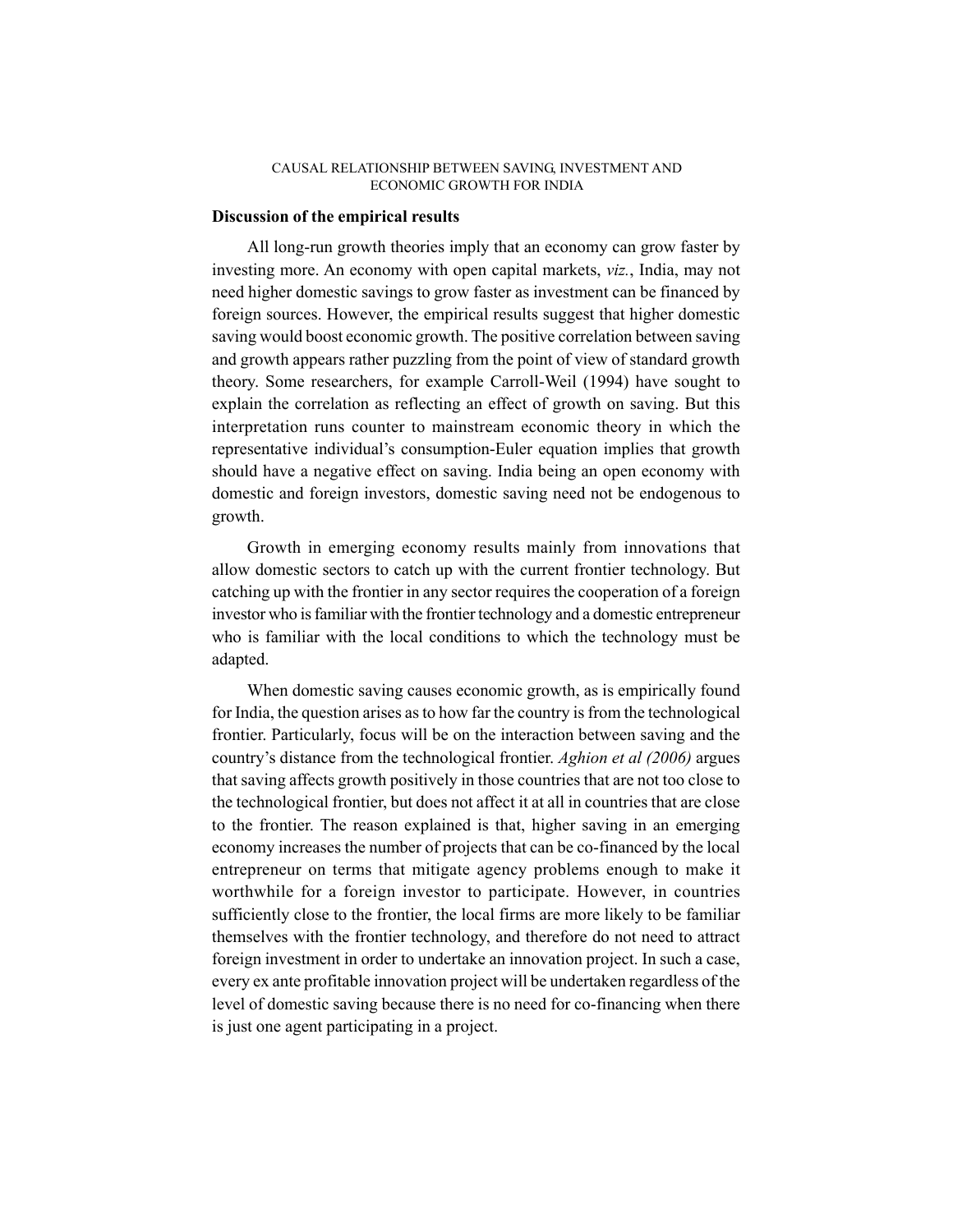# **Section IV Summary and Conclusions**

The study examines the direction of the relationship between saving, investment and economic growth in India at both aggregate level and sectoral level for the period 1950-51 to 2007-08 by using Granger causality test. It is empirically evident that the direction of causality is from saving and investment to economic growth collectively as well as individually and there is no causality from economic growth to saving and (or) investment.

The empirical results suggest that there exists reciprocal causality from saving and investment of the private sector to economic growth. This reciprocal causality emanates from the household sector, where saving and investment led growth and growth driven saving and investment was observed. It is empirically evident that private corporate sector saving does not lead to economic growth, however, saving and investment of the sector collectively lead to economic growth and vice-versa.

Saving led growth in emerging market economies implies that the economy is not catching up with the technology frontier and hence growth is not driven by the innovations that are taking place worldwide. The results indicate that though the Indian economy is opened to foreign investments, growth is still driven by the domestic saving. Furthermore, local firms may not be absorbing the technology which comes through the foreign investment in order to undertake more profitable innovation projects.

# *References*

Aghion, Philippe., Comin, Diego and Howitt, Peter. (2006). ''When Does Domestic Saving Matter for Economic Growth?'' *NBER Working Paper No. 12275* (May).

Carroll, C. and Weil, D. (1994). ''Saving and Growth: A Reinterpretation'', *Carnegie-Rochester Conference Series on Public Policy,* Vol. 40, June, 133- 192.

Dickey, D.A. and Fuller, W.A. (1979). ''Distribution of the Estimators for Autoregressive Time Series with a Unit Root''. *Journal of the American Statistical Association*, Vol. 74, 427-431.

Dickey, D.A. and Fuller, W.A. (1981). ''Likelihood Ratio Statistics for Autoregressive Time Series with Unit Root'', *Econometrica*, Vol. 89, No. 4, 1052- 1072.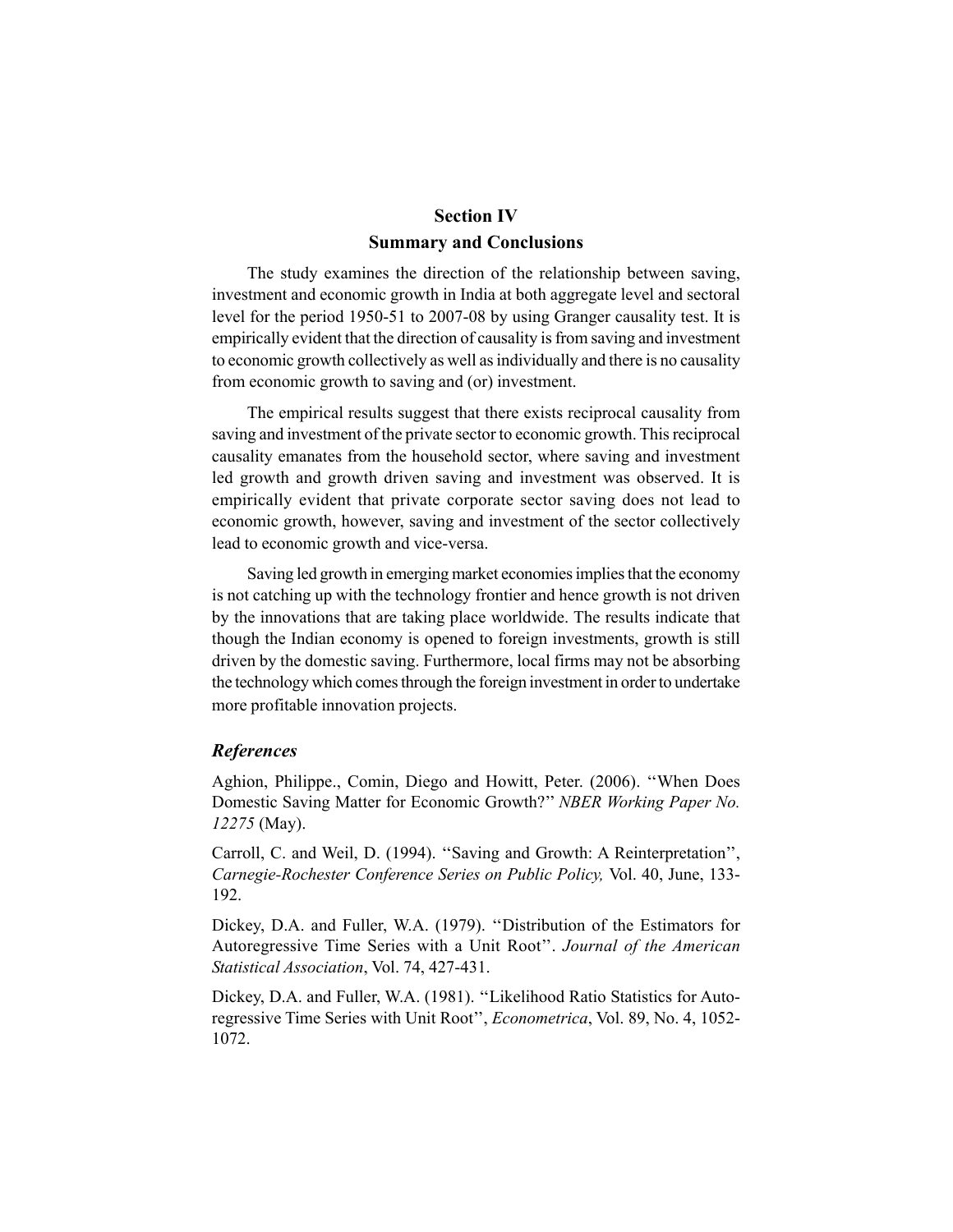Government of India (2009). ''National Accounts Statistics 2009,'' Central Statistical Organisation, Ministry of Statistics & Programme Implementation and earlier publications on the subject.

Granger, C. (1969). ''Investigating Causal Relations by Economic Models and Cross-Spectral Methods', *Econometrica*, Vol. 37, No. 3, 424-438.

Granger, C. (1980). ''Causality, Cointegration, and Control'', *Journal of Economic Dynamics and Control*, Vol. 12, 511-559.

Jappelli, T. and Pagano, M. (1994). ''Saving, Growth and Liquidity Constraints'', *The Quarterly Journal of Economics*, Vol. 109, No. 1 (Feb), 83-109.

Johansen, S. (1988). ''Statistical Analysis of Cointegrating Vectors', *Journal of Economic Dynamics and Control*, Vol. 12, No.2-3, 231-254.

Johansen, S. and Juselius, K. (1990), "Maximum likelihood Estimation and Inference on co-integration - with Applications to the Demand for Money", Oxford Bulletin of Economics and Statistics, Vol. 52, 169-210.

Lewis, W.A. (1955). ''The Theory of Economic Growth'', Homewood, III: Irwin.

Mühleisen, M. (1997). ''Improving India's Saving Performance'', *IMF Working Paper WP97/4*, International Monetary Fund, Washington, D.C.

Sinha, D. (1996). ''Saving and economic growth in India''. *Economia Internazionale,* Vol. 49, No. 4, 637–647.

Sinha, D. and Sinha, T. (2008). ''Relationships among Household saving, Public saving, Corporate saving and Economic growth'', *Journal of International Development,* Vol. 20, No. 2, 181-186.

Solow, R. M. (1956). ''A Contribution to the Theory of Economic Growth'', *Quarterly Journal of Economics*, Vol. 70, No. 1 (Feb), 65-94.

Toda, H.Y. and Phillips, P.C.B. (1994). ''Vector Autoregressions and Causality: A Theoretical Overview and Simulation Study'', *Econometric Reviews,* Vol. 13, 259-285.

Verma, R. (2007). ''Savings, investment and Growth in India'', *South Asia Economic Journal*, Vol. 8, No.1, 87-98.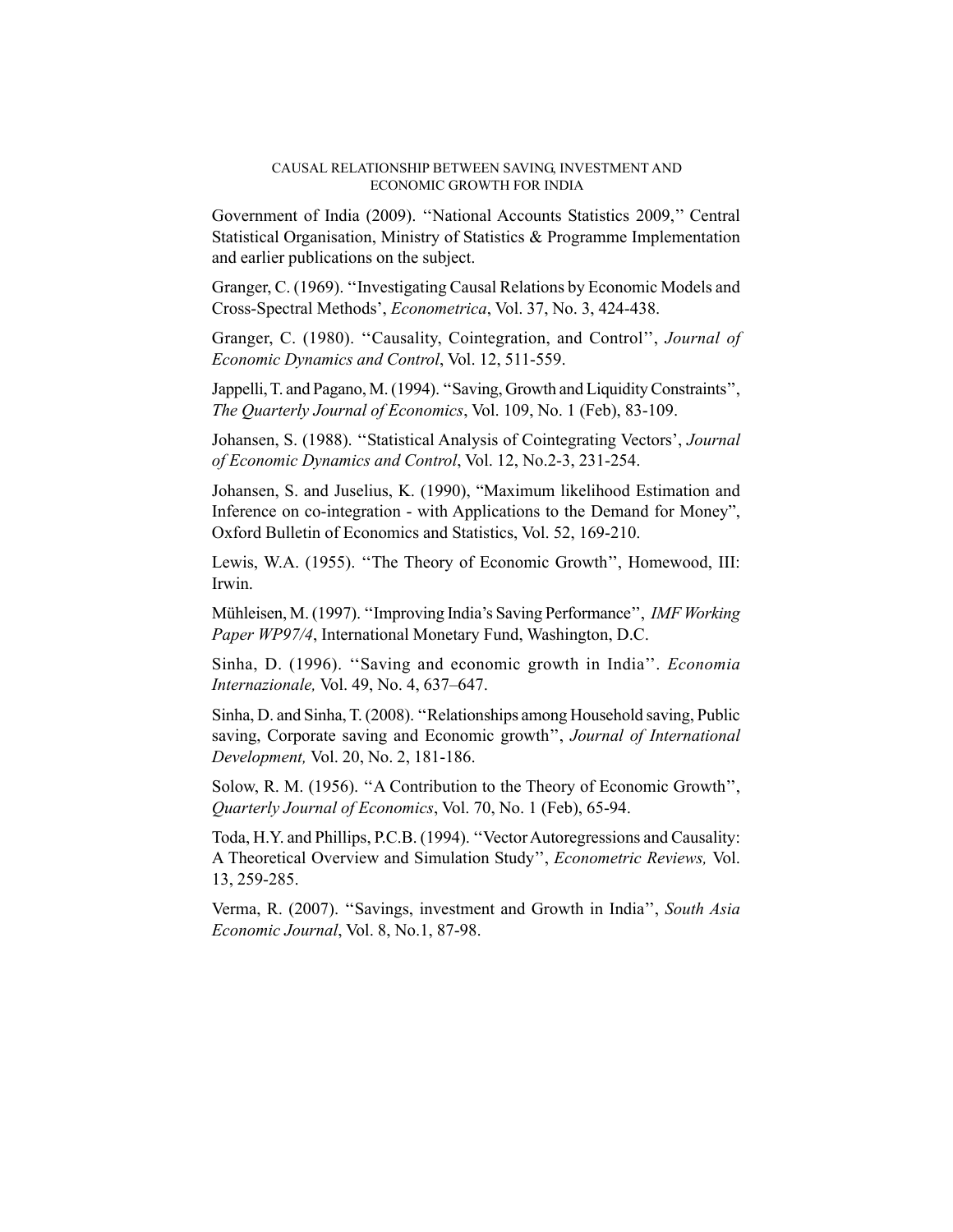#### **Annex**

## **Econometric methodology used**

*Granger (1969, 1980)* is well known for his Granger causality test. The concept of Granger causality, by which we actually understand precedence, is based on the idea that a cause cannot come after its effect. More precisely, variable X is said to Granger cause another variable Y, if the current value of Y is conditional on the past values of  $X$  and thus the history of  $X$  is likely help to predict Y.

The Granger causality method regresses variable Y on its own lagged values  $(Y_{t-1})$  and the lagged values of another variable  $X(X_{t-1})$ . If the coefficients of lagged values of X are significant, then X Granger causes Y. Similarly, to substantiate the reverse possibility, one regresses X on its own lagged values and lagged values of Y. Y Granger causes X if the coefficients of the lagged values of Y are significant. In summary, Granger causality tests can be placed in one of four categories: No causality, Y causes X only, X causes Y only, and a bi-directional causality, *i.e.*, Y causes X and X causes Y simultaneously.

Steps involved in implementing the Granger causality test:

- 1. Test for the stationarity of the data using Augumented Dickey Fuller (ADF) test.
- 2. If found non-stationary, difference the data and conduct the ADF test again on the differenced data.
- 3. Exclude the variables, whose order of integration is not the same as order of integration of GDP.
- 4. Test for the presence of co-integration using the same order of integrated variables.
- 5. Based on co-integration results, use VAR or VEC to test causality.

The first step in the causality testing procedure is to determine whether the data contains unit roots indicating the data is non-stationary. To formally test for the presence of unit root, the conventional augmented Dickey- Fuller (ADF) test (*Dickey and Fuller, 1979 and 1981*) is employed. The following regression equations are used to test for the presence of unit root. *p*

$$
\Delta Y_t = \mu + (\rho - 1)Y_{t-1} + \sum_{i=1}^{\nu} \theta_i \Delta Y_{t-i} + \varepsilon_t
$$
\n(1)

$$
\Delta Y_t = \mu + \beta t + (\rho - 1)Y_{t-1} + \sum_{i=1}^{\nu} \theta_i \Delta Y_{t-i} + \varepsilon_t
$$
\n(2)